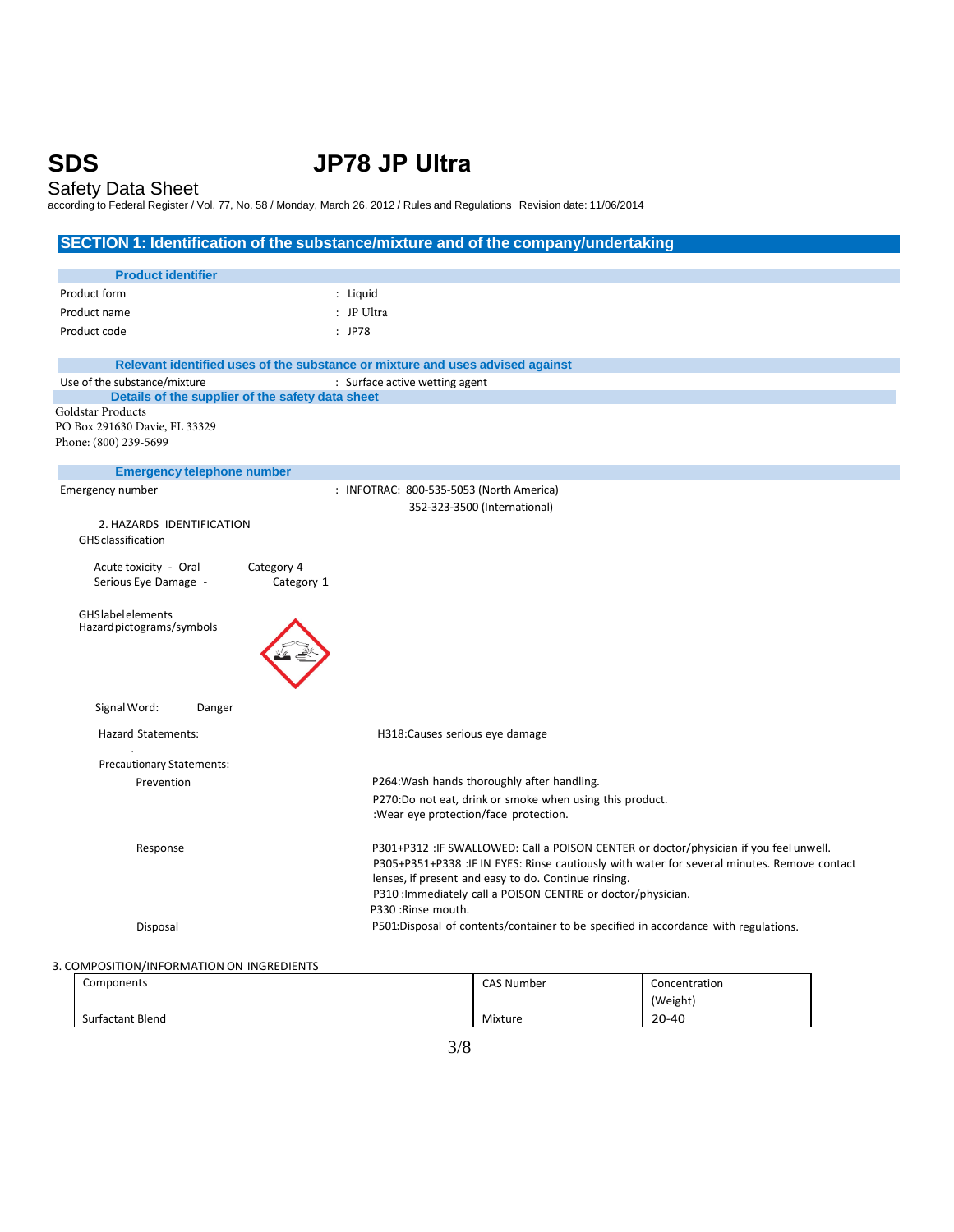# 4. FIRST AID MEASURES

| General advice | Seek medical advice. If breathing has stopped or is labored, give assisted respirations. Supplemental<br>oxygen may be indicated. If the heart has stopped, trained personnel should begin cardiopulmonary<br>resuscitation immediately. |  |
|----------------|------------------------------------------------------------------------------------------------------------------------------------------------------------------------------------------------------------------------------------------|--|
| Eye contact    | Rinse immediately with plenty of water for at least 15 minutes. Skin contact                                                                                                                                                             |  |
|                | Wash with water and soap as a precaution.                                                                                                                                                                                                |  |
| Ingestion      | Prevent aspiration of vomit. Turn victim's head to the side. Inhalation                                                                                                                                                                  |  |
|                | Move to fresh air.                                                                                                                                                                                                                       |  |
| Inhalation     | No data available.                                                                                                                                                                                                                       |  |
|                |                                                                                                                                                                                                                                          |  |

### 5. FIRE-FIGHTING MEASURES

| Suitable extinguishing media                      | Carbon dioxide (CO2).<br>Dry chemical.<br>Dry sand. Limestone<br>powder.                                      |  |
|---------------------------------------------------|---------------------------------------------------------------------------------------------------------------|--|
| Specific hazards                                  | Incomplete combustion may form carbon monoxide.                                                               |  |
| Special protective equipment<br>for fire-fighters | Use personal protective equipment. Wear self contained breathing apparatus<br>for fire fighting if necessary. |  |

#### 6.ACCIDENTAL RELEASE MEASURES

Personal Precautions, Protective Equipment, and Emergency Procedures

# : Evacuate personnel to safe areas.

| Environmental precautions | Construct a dike to prevent spreading.         |                   |
|---------------------------|------------------------------------------------|-------------------|
| Methods for cleaning up   | Place in appropriate chemical waste container. | If possible, stop |
|                           | flow of product.                               |                   |
| 7. HANDLING AND STORAGE   |                                                |                   |

Handling

Use personal protective equipment. When using, do not eat, drink or smoke.

## Storage

Keep away from direct sunlight. Overheating of an ethoxylate stored under air should be avoided. When an ethoxylate is vigorously mixed in the presence of air or oxygen at temperatures >125 F (50 C), it can degrade product quality. Storage under an inert atmosphere is recommended. Storage Temperature : Store above 32F and below 100F

8.EXPOSURE CONTROLS *I* PERSONAL PROTECTION Engineeringmeasures

Provide readily accessible eye wash stations and safety showers. Provide natural or explosion-proof ventilation adequate to ensure concentrations are kept below exposure limits.

Personalprotective equipment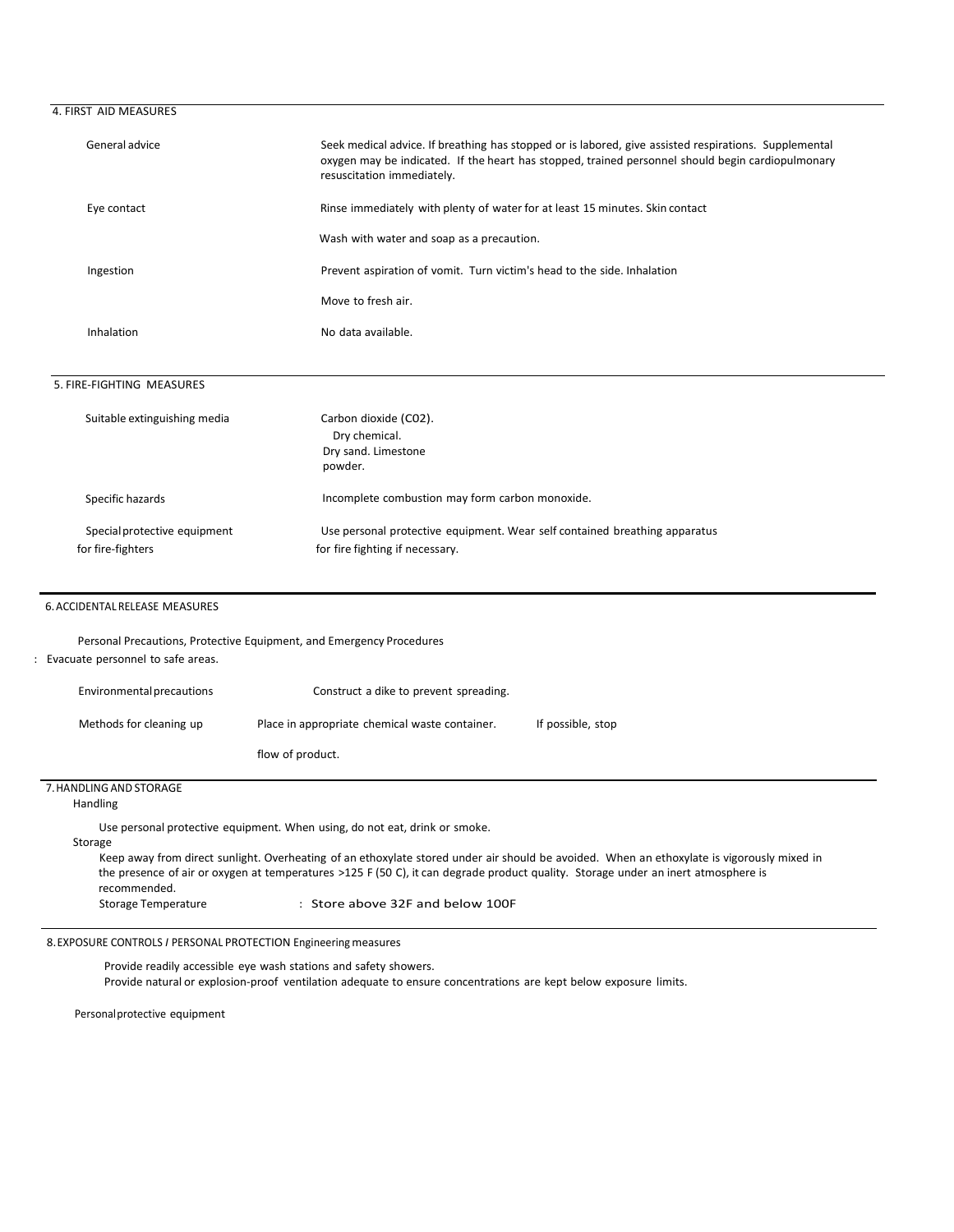| Respiratory protection                             | Not required for properly ventilated areas.                                                     |  |
|----------------------------------------------------|-------------------------------------------------------------------------------------------------|--|
| Hand protection                                    | Neoprene gloves.                                                                                |  |
|                                                    | Nitrile rubber.                                                                                 |  |
|                                                    | Chemical-resistant, impervious gloves complying with an approved standard should be worn at all |  |
|                                                    | times when handling chemical products if a risk assessment indicates this is necessary.         |  |
| Eye protection                                     | Chemical safety glasses.                                                                        |  |
| Skin and body protection                           | No specific recommendation                                                                      |  |
| Special instructions for<br>protection and hygiene | Provide readily accessible eye wash stations and safety showers.                                |  |

# 9. PHYSICAL AND CHEMICAL PROPERTIES

| Appearance                                  |                    | Liquid.                                  |
|---------------------------------------------|--------------------|------------------------------------------|
| Colorless.                                  |                    | <b>TEAL</b>                              |
| Odor                                        |                    | Mild.                                    |
| Odor threshold                              |                    | No data available. pH No data available. |
| Melting point/range                         |                    | Not applicable                           |
| Boiling point/range                         |                    | > 212 deg F.                             |
| Flash point                                 |                    | Over 212 deg F                           |
| Evaporation rate                            |                    | No data available.                       |
| Flammability (solid, gas)                   |                    | Not applicable. Not applicable.          |
| Upper/lower explosion/flammability limit    |                    |                                          |
| Vapor pressure                              |                    | Not Determined                           |
| Relative vapor density                      |                    | Not applicable.                          |
| Relative density                            |                    | 1.0 approximate                          |
| Partition coefficient (n-<br>octanol/water) |                    | No data available.                       |
| Auto-ignition temperature                   | No data available. |                                          |
| Decomposition temperature                   | No data available. |                                          |
| Viscosity                                   |                    | No data available.                       |
| Molecular Weight                            | No data available. |                                          |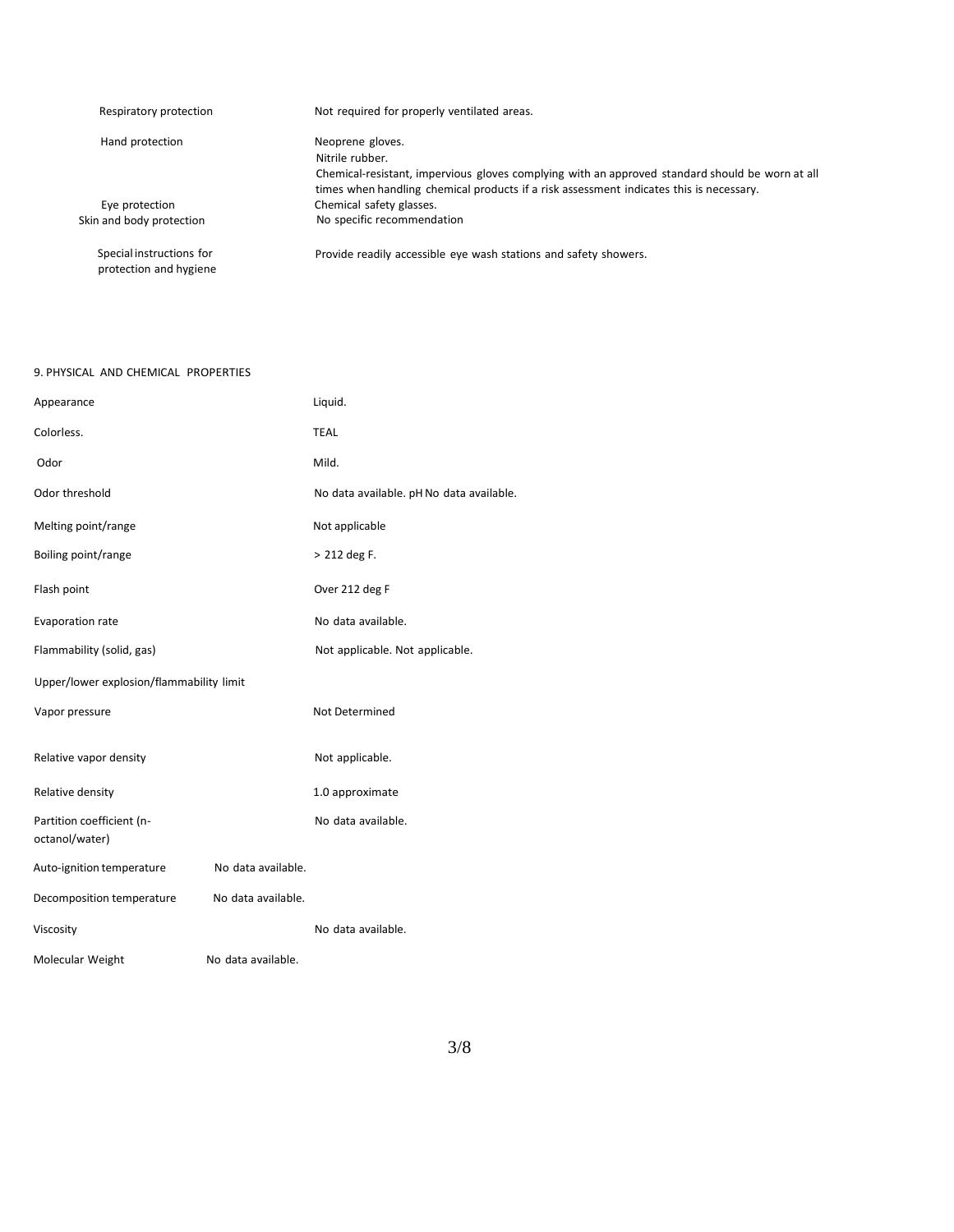# 10. STABILITY AND REACTIVITY

| <b>Chemical Stability</b>                                                                          | Stable under normal conditions.                                                                                                     |
|----------------------------------------------------------------------------------------------------|-------------------------------------------------------------------------------------------------------------------------------------|
| Conditions to avoid                                                                                | No data available.                                                                                                                  |
| Materials to avoid                                                                                 | Reactive metals (e.g. sodium, calcium, zinc etc.).<br>Materials reactive with hydroxyl compounds. Copper<br>alloys<br>Strong acids. |
| Hazardous decomposition<br>products                                                                | Carbon monoxide. Carbon<br>dioxide (C02). Aldehydes<br>Flammable hydrocarbon fragments.                                             |
| Possibility of hazardous<br>Reactions/Reactivity                                                   | No data available.                                                                                                                  |
| 11. TOXICOLOGICAL INFORMATION                                                                      |                                                                                                                                     |
| 11.1 Information on toxicological effects                                                          |                                                                                                                                     |
| Likely routes of exposure                                                                          |                                                                                                                                     |
| Acute toxicity                                                                                     |                                                                                                                                     |
|                                                                                                    |                                                                                                                                     |
| <b>Acute Oral Toxicity</b>                                                                         | LD50: 1,400 mg/kg Species: Rat. Inhalation<br>No                                                                                    |
| data is available on the product itself. Acute Dermal Toxicity LD50 : > 5,000 mg/kg Species : Rat. |                                                                                                                                     |
|                                                                                                    |                                                                                                                                     |
| Skin corrosion/irritation                                                                          | Mild skin irritation.                                                                                                               |
| Serious eye damage/eye<br>irritation                                                               | Moderate eye irritation.                                                                                                            |
| Sensitization.                                                                                     | : No data available.                                                                                                                |
| Chronic toxicity or effects from long term exposures                                               |                                                                                                                                     |
| Carcinogenicity                                                                                    | No data available.                                                                                                                  |
| Reproductive toxicity                                                                              | No data is available on the product itself. Germ cell mutagenicity                                                                  |
| No data is available on the product itself. Specific target organ systemic<br>No data available.   |                                                                                                                                     |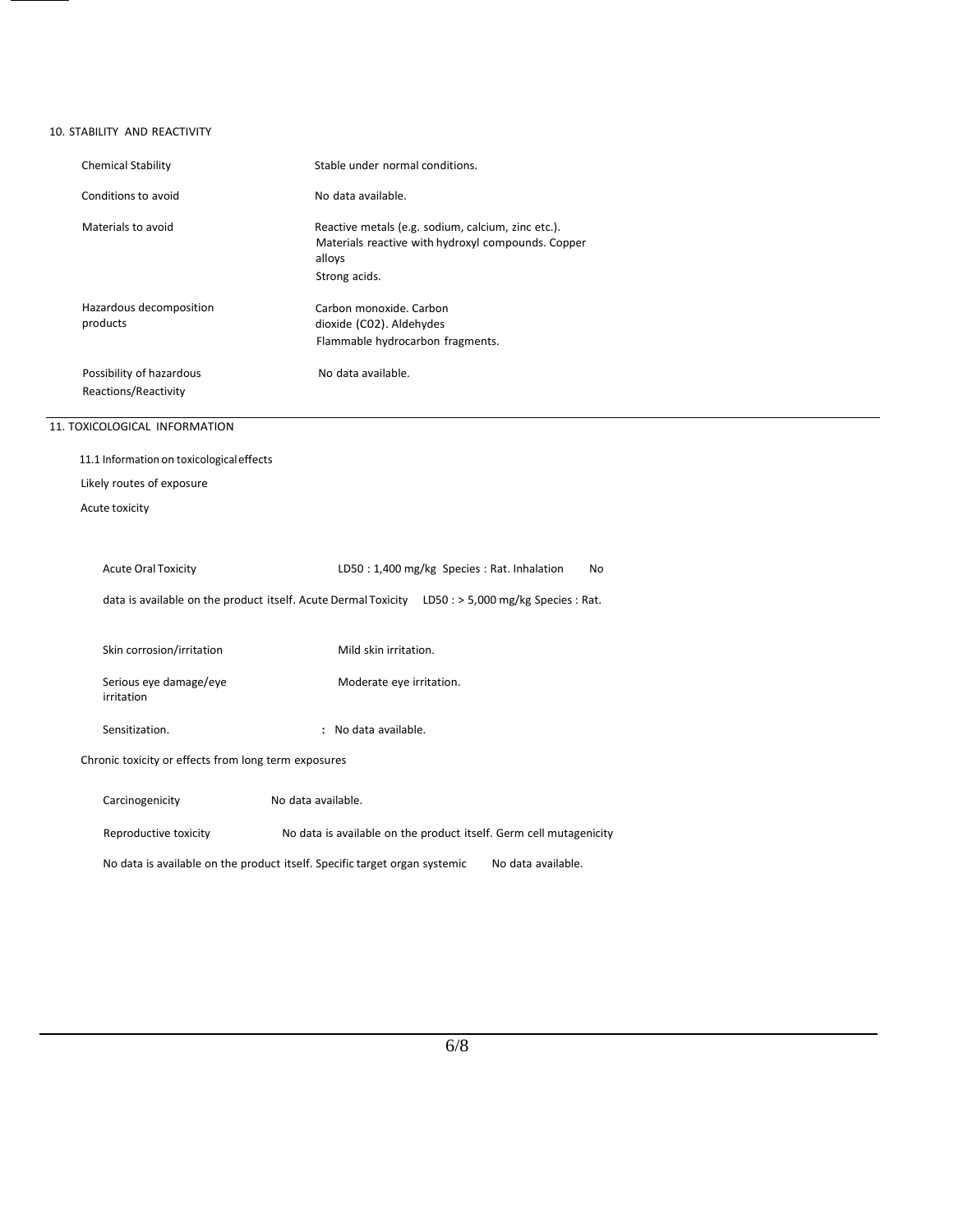| toxicity (single exposure)                                     |                      |
|----------------------------------------------------------------|----------------------|
| Specific target organ systemic<br>toxicity (repeated exposure) | No data available.   |
| Aspiration hazard                                              | : No data available. |

Delayed and Immediate Effects and Chronic Effects from Short and Long Term Exposure

This product contains no listed carcinogens according to IARC, ACGIH, NTP and/or OSHA in concentrations of 0.1 percent or greater.

| 12. ECOLOGICAL INFORMATION Ecotoxicity effects                 |                                                                                                                               |  |
|----------------------------------------------------------------|-------------------------------------------------------------------------------------------------------------------------------|--|
| Surfactant Blend (100%)<br>Aquatic toxicity                    | : LC50 (96 h): 8.5 mg/1 Species: Fathead minnow (Pimephales promelas).<br>EC50 (48 h): 5.3 mg/1 Species: Daphnia magna.       |  |
| Toxicity to algae - Components<br>Alcohols, C9-11, ethoxylated | ErC50 (96 h) : $1 - 10$ mg/1<br>Species : Algae.                                                                              |  |
| Toxicity to other organisms                                    | : No data available.                                                                                                          |  |
| Persistence and degradability                                  |                                                                                                                               |  |
| Biodegradability                                               | Readily biodegradable, as defined by OECD, substance that degrades > 60-<br>70% within a 10 day window over 28 days. Mobility |  |
|                                                                | No data available.                                                                                                            |  |
| Bioaccumulation                                                | No data is available on the product itself.                                                                                   |  |
|                                                                |                                                                                                                               |  |
| 13. DISPOSAL CONSIDERATIONS                                    |                                                                                                                               |  |
| Waste from residues / unused                                   | Contact supplier if guidance is required. products                                                                            |  |
| Contaminated packaging                                         | Dispose of container and unused contents in accordance with federal, state, and local<br>requirements.                        |  |
| 14. TRANSPORT INFORMATION                                      |                                                                                                                               |  |